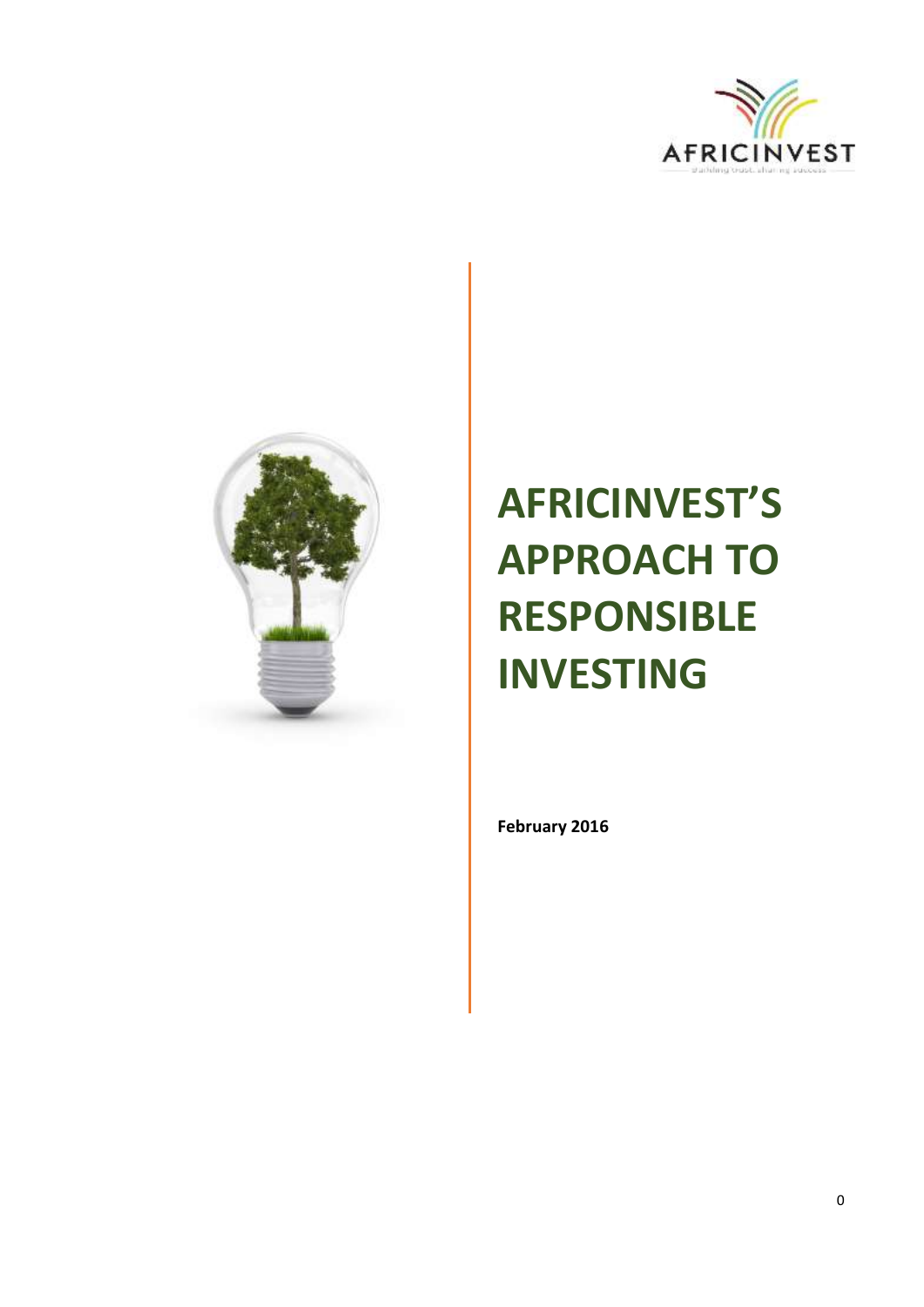# **I. Introduction**

This document describes AfricInvest's approach to responsible investing, specifically AfricInvest's methodology to integrate Environmental, Social and Governance ("ESG") matters in its investment process.

We seek to provide our investors with risk adjusted returns while generating positive impact and sustainability. We believe that ESG matters can have both positive and negative impacts on the financial performance of our portfolio companies as well as the added value that we would like to generate to the communities and economies of our target markets.

We endeavor to invest in a responsible fashion, considering ESG aspects and business integrity matters. The impact of the of these ESG factors is continuously analyzed, assessed and monitored as part of our investment process. Effective management of these matters not only reduces the possibility of stakeholders being adversely affected by business activities, but also provides them with access to remedy. It can also add value to businesses through, for example, improving business efficiency, staff motivation and stakeholder relations. We have developed various instruments and procedures to enable us to assess whether our portfolio companies operate in line with the national and international laws and standards.

Through this policy, we work with our portfolio companies in a responsible approach to business that starts with compliance with certain basic requirements and works towards the adoption of internationally recognized standards of best practices. We maintain intensive contact with our portfolio companies to develop remedy measures and corrective action plans ("Action Plan") (that seek to achieve compliance) with clear deliverables in reasonable time frames, taking into consideration the risks and opportunities specific to that business and its size and resources.

This policy is a living document, which we can be reviewed, enhanced and change when needed.

## **II. Responsible investing integrated in the investment process**

AfricInvest maintains a responsible investment management system through:

- 1. Adopting a proper Environmental and Social Management System (ESMS) that explains the process to assessing and monitoring the ESG risks and impacts of the portfolio companies from investment analysis phase, investment decision-making, through to investment management over the entire investment period.
- 2. Assigning ESG responsibilities to two designated representatives of senior management at AfricInvest and to suitably trained employee(s) or consultant(s)
- 3. Requiring portfolio companies AfricInvest invests in, to comply with certain basic ESG requirements and works towards the adoption of internationally recognised standards of best practice
- 4. Requiring portfolio companies AfricInvest invests in, to ensure a preventive and precautionary approach with respect to environmental and social impacts. If negative impacts are identified, a corrective action plan should be put in place by the portfolio company to address the areas of non-compliance. A failure to improve its behaviour in respect to the ESG negative impacts and to put in place the corrective action plan can ultimately result in exclusion
- 5. Requiring portfolio companies AfricInvest invests in, to maintain sound corporate governance practices as customary and commonly used under the laws of the country in which the portfolio company is located and observe high standards of business integrity. The portfolio companies are encouraged to word towards implementing best corporate governance practices.
- 6. Requiring portfolio companies AfricInvest invests in, to maintain dialogue and positively impact the surrounding communities and stakeholders
- 7. Ensuring regular (and no less than annual) reporting of environmental, social and governance matters to investors.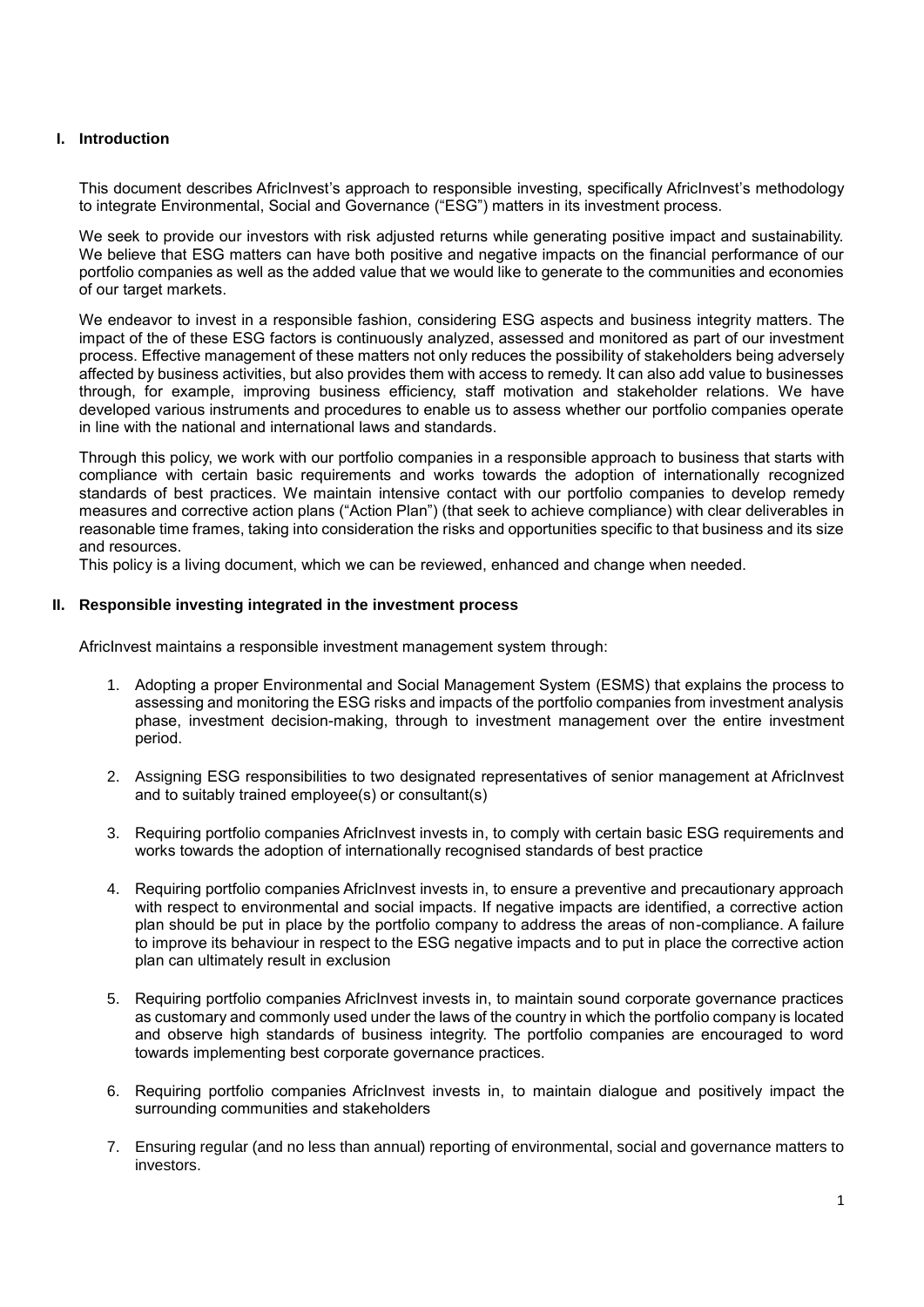# **III. Requirements for all Portfolio Companies**

#### **General requirements**

Every Portfolio Company in which AfricInvest invests shall:

- operate in compliance with applicable local and national laws including laws covering environmental impacts, labor rights, social issues, corporate governance and those intended to prevent extortion, bribery, corruption and financial crime ("**Applicable Laws**");
- operate in compliance with relevant international sanctions, including those of the European Union and the United Nations ("**International Sanctions**")<sup>1</sup> ;
- implement management systems, appropriate to the size and nature of the business, that ensure a systematic approach to ESG risk assessment, addressing relevant risks, monitoring and reporting on progress and, to the extent possible, involving stakeholders<sup>2</sup>;
- ensure achievement of and continuous compliance with the Requirements (as defined in the Annex) or related Action Plan; and
- $\bullet$  not operate in any activity listed in the Exclusion list<sup>3</sup>.

## **Environmental issues**

Every Portfolio Company in which AfricInvest invests shall:

- Assess the potential environmental risks and impacts of its operations and adopt the appropriate mitigation measures through an in depth environmental impact assessment; and
- Adopt the appropriate measures to mitigate the identified risks and enhance positive impact through committing to a specific list of corrective actions deliverables in reasonable time frames.

#### **Social issues**

Every Portfolio Company in which AfricInvest invests shall:

- not employ or make use of forced labor<sup>4</sup>;
- not employ or make use of child labor<sup>5</sup>;
- pay wages which meet or exceed industry or legal national minima;
- not discriminate in terms of recruitment, progression, terms and conditions of work and representation, on the basis of personal characteristics unrelated to inherent job requirements, including gender, race, color, caste, disability, political opinion, sexual orientation, age, religion, social or ethnic origin, marital status, membership of workers' organizations, legal migrants, or HIV status<sup>6</sup>;

<sup>1</sup> See [www.fco.gov.uk/en/about-us/what-we-do/services-we-deliver/export-controls-sanctions/](http://www.fco.gov.uk/en/about-us/what-we-do/services-we-deliver/export-controls-sanctions/) for a full list.

<sup>2</sup> See IFC PS 1 for guidance.

<sup>3</sup>[http://www.ifc.org/wps/wcm/connect/b296fe00436490eb946e96d3e9bda932/IFC\\_Exclusion\\_List.pdf?MOD=AJPERES](http://www.ifc.org/wps/wcm/connect/b296fe00436490eb946e96d3e9bda932/IFC_Exclusion_List.pdf?MOD=AJPERES). Or otherwise indicated in the legal documentation of the fund which invests in the portfolio company.

<sup>&</sup>lt;sup>4</sup> As covered by the ILO Forced Labour Convention (No. 29) and the Abolition of Forced Labour Convention (No. 105). See [www.ilo.org/ilolex/english/docs/declworld.htm](http://www.ilo.org/ilolex/english/docs/declworld.htm)

<sup>5</sup> As defined by the ILO Minimum Age Convention (No. 138) and the Worst Forms of Child Labour Convention (No. 182). See [www.ilo.org/ilolex/english/docs/declworld.htm](http://www.ilo.org/ilolex/english/docs/declworld.htm)

<sup>6</sup> As covered by the ILO Equal Remuneration Convention (No. 100) and the ILO Discrimination (Employment and Occupation) Convention (No. 111), allowance could be made where positive discrimination is mandated in law and is intended to address a historical imbalance. See [www.ilo.org/ilolex/english/docs/declworld.htm](http://www.ilo.org/ilolex/english/docs/declworld.htm)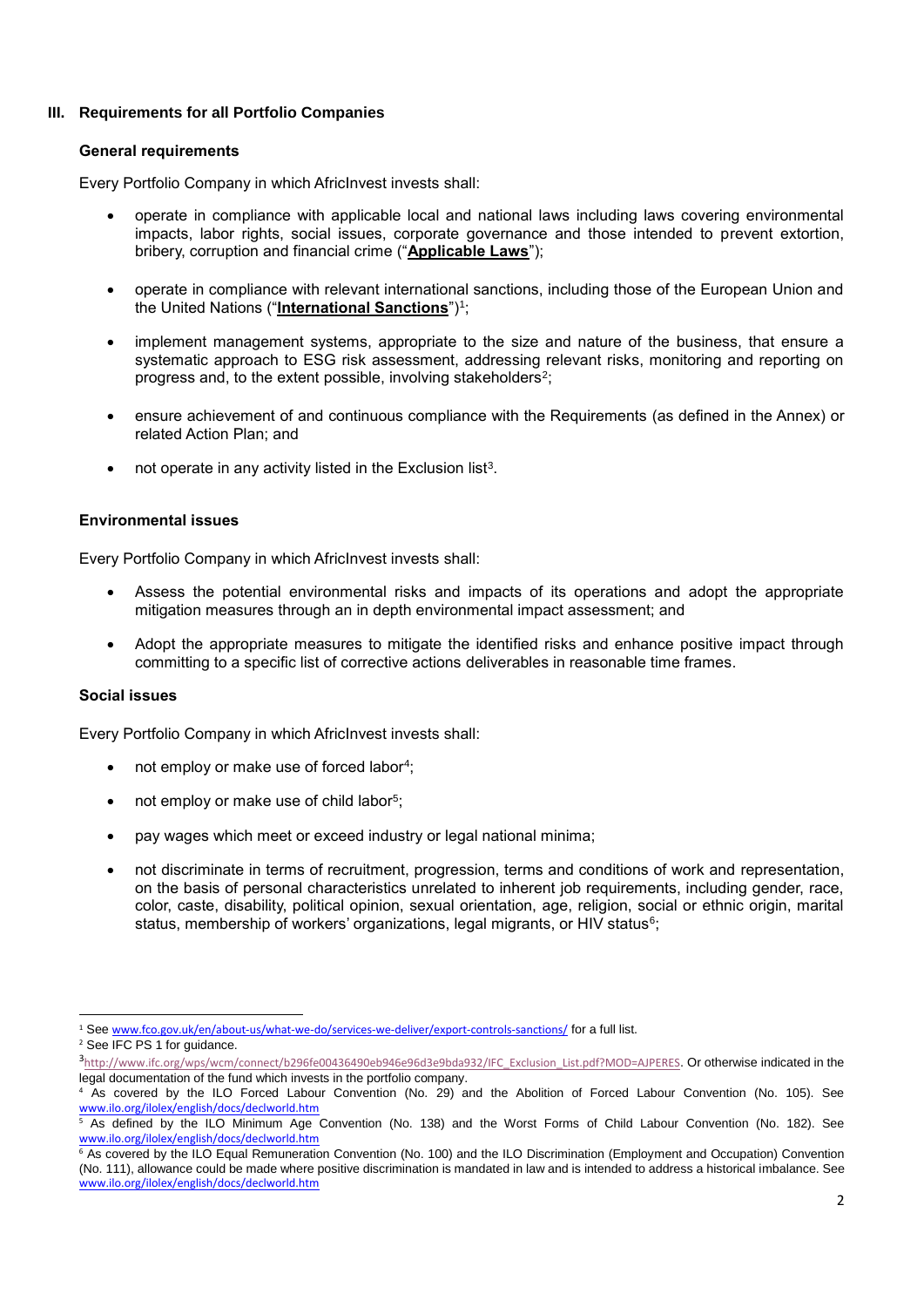- adopt an open attitude towards workers' organizations and respect the right of all workers to join or form workers' organizations of their own choosing, to bargain collectively and to carry out their representative functions in the workplace<sup>7</sup>;
- provide reasonable working conditions including a safe and healthy work environment, working hours that are not excessive and clearly documented terms of employment and in situations where workers are employed in remote locations for extended periods of time to ensure that such workers have access to adequate housing and basic services<sup>8</sup>;
- provide an appropriate grievance mechanism that is available to all workers and where appropriate to other stakeholders<sup>9</sup>; and
- implement a procedure for the reporting of wrongdoing and misconduct in the workplace that includes protection for the reporter and appropriate disciplinary action for anyone found to harass the reporter;

## **Governance and business integrity**

-

Every Portfolio Company in which AfricInvest invests shall:

- uphold high standards of business integrity and honesty;
- adopt and implement policies to prevent extortion, bribery, corruption, fraud and financial crime in accordance with local law requirements and international best practice;
- properly record, report and review financial and tax information<sup>10</sup>;
- establish corporate governance practices appropriate to the size and nature of the business;
- deal with regulators in an open and co-operative manner;
- use information received from its business partners only in the best interests of the business relationship and not for personal financial gain by any worker;
- clearly define responsibilities, procedures and controls with appropriate checks and balances in company management structures; and
- use effective systems of internal control and risk management covering all significant issues, including environmental, social and ethical issues.

([http://www.ohchr.org/Documents/Publications/GuidingPrinciplesBusinessHR\\_EN.pdf](http://www.ohchr.org/Documents/Publications/GuidingPrinciplesBusinessHR_EN.pdf)) within the UN Guiding Principles on Human Rights.

<sup>7</sup>As defined by the ILO Freedom of Association and Protection of the Right to Organise Convention (No. 87) and the Right to Organise and Collective Bargaining Convention (No. 98). See [www.ilo.org/ilolex/english/docs/declworld.htm](http://www.ilo.org/ilolex/english/docs/declworld.htm)

<sup>&</sup>lt;sup>8</sup> Respecting any collective bargaining agreements that are in place or where these do not exist or do not address working conditions, make reference to local or national law, IFC Performance Standard 2 and relevant ILO Conventions, as may develop over time, including Weekly Rest (Industry) Convention (No. 14) and Weekly Rest (Commerce and Offices) Convention (No. 106), See [www.ilo.org/global/standards/subjects-covered-by-international-labour-standards/working-time/lang--en/index.htm](http://www.ilo.org/global/standards/subjects-covered-by-international-labour-standards/working-time/lang--en/index.htm) 9 See IFC Performance Standard 2 and the "Effectiveness Criteria for Non-Judicial Grievance Mechanisms"

<sup>&</sup>lt;sup>10</sup> Direct investments, including investment intermediaries, are required to report to the International Financial Reporting Standards ("IFRS") issued by the International Accounting Standards Board ("**IASB**"), see [www.iasb.org](http://www.iasb.org/) or other internationally recognised accounting standards; and the International Private Equity and Venture Capital Valuation Guidelines ("**IPEVC**"), see [www.privateequityvaluation.com](http://www.privateequityvaluation.com/). Investees of Investment Intermediaries should as a minimum report to local reporting standards and should make progress towards internationally recognised accounting standards.